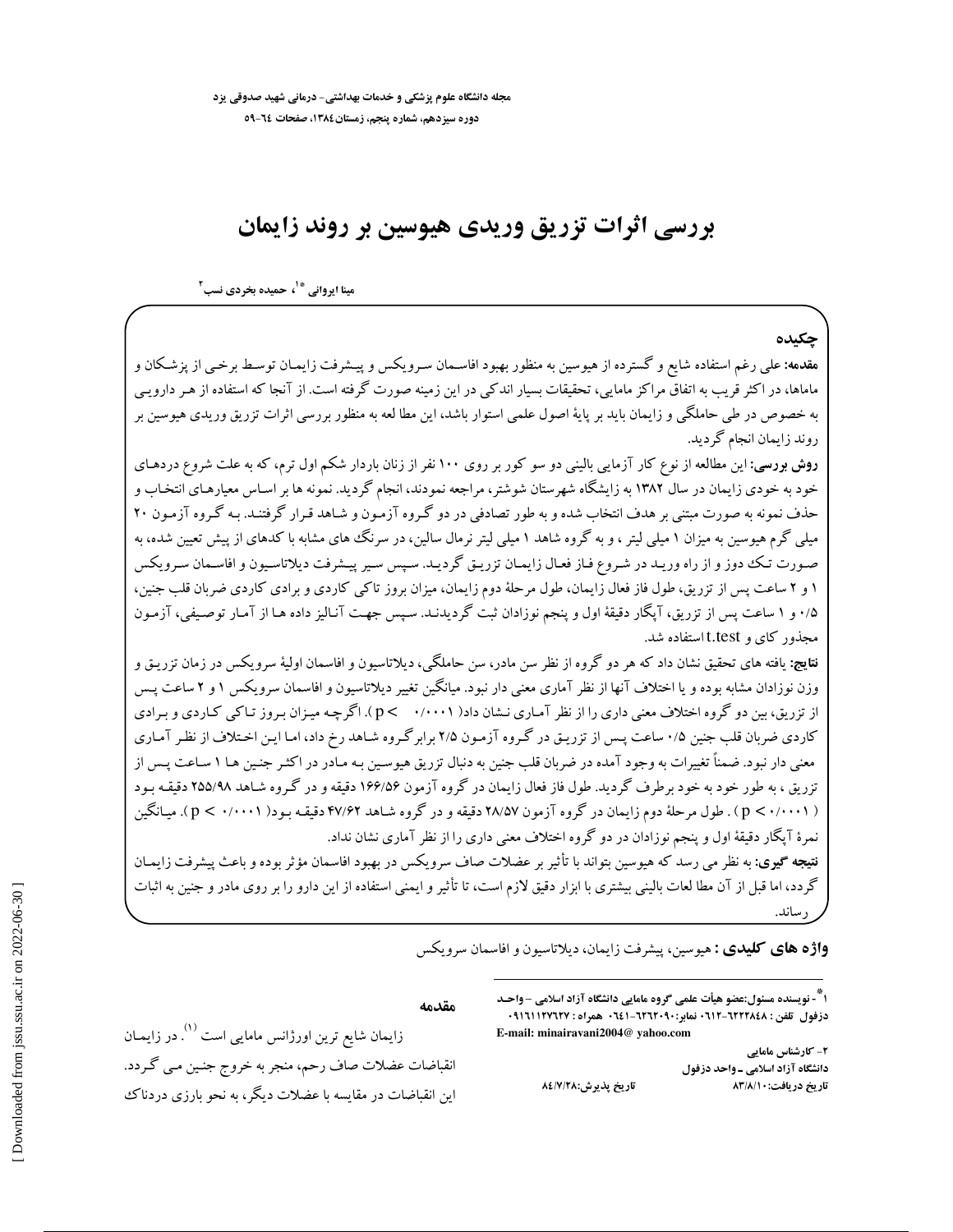می باشد. میانگین طول مدت زایمـان در زنـان شـكم اول، حـدود ۴/۹ ساعت با انحراف معیار ۳/۴ ساعت است کـه زمـان قابـل تـوجهي است <sup>(٢)</sup>. طـول مـدت زايمـان از عوامـل مـؤثر بـر نتـايج حاملگی و عوارض مادری و جنینی است <sup>(۳)</sup>. طولانی شدن مرحلهٔ اول زايمـان، عوارضـي چـون خـستگي عـضلهٔ رحـم، خـستگي فیزیولوژیک و کم آبی مادر را به دنبال دارد. علاوه بر ایـن میـزان شيوع آندومتريت، سـزارين، زجـر جنينـي، مـرگ و ميـر جنـين و نوزاد افزوده مي گردد <sup>(۴)</sup>. از طرفي مـادر در معـرض خـونريزي و عفونت بعـداز زايمـان و آشـفتگي روحـي بـه علـت اضـطراب، بي خوابي و خستگي قيرار مي گييرد <sup>(٣)</sup>. اگير چه سيرعت نيزول جنـین بـه همـراه اتـساع سـرویکس دو معیـار بـسیار ارزشـمند در ييشرفت زايمان هستند، افاسمان مناسب سرويكس نيز عامل مهمي است که بر طول دورهٔ فاز نهفته و فاز فعال زایمان تأثیر بـه سـزایبی دارد. سـرويكس معمـولاً زمـاني شـروع بـه ديلاتـا سـيون مـؤثر می نماید که پروسهٔ افاسمان کامـل شـده باشـد <sup>(۲)</sup>. سه جزء ساختمانی شامل کلاژن، عضلهٔ صـاف و بافـت همبنــد یــا مادهٔ زمینه ای وجود دارد. میزان عضلهٔصاف رحم خیلـی کمتـر از عضلهٔ صاف فندوس است. از لحاظ آناتومیک از ۶ تـا ۲۵ درصـد .<br>متغیر است. نقش عضلات صاف در کامـل شـدن و رسـیده شـدن عـضلهٔ سـرویکس هنـوز مـشخص نیـست، ولـی احتمـالاً مهمتـر از چیـزي هـست کـه قـبلاً تـصور مـي شـد <sup>(٢)</sup>.تـا بـه حـال راجـع بـه یروستاگلاندین ها، استروژن و ریلاکسین، تحقیقاتی انجام شـده و گفته شده است که در نـرم شـدن سـرویکس مـؤثر بـوده انـد، امـا علی رغم اهمیت فراوان نرم و رسیده شدن دهانهٔ رحم در موفقیت زایمان، هنوز اطلاعات اندکی پیرامون ترتیب یـا تنظـیم رونــدهای بیوشـیمیایی و انـواع داروهـای مـؤثر در ایـن زمینـه در دسـت می باشد<sup>(۲)</sup>. یکی از داروهایی که به طور تجربی در بهبود افاسمان سرویکس و تسریع مرحلهٔ اول زایمان به وفور استفاده مـی شـود، هيوسين مي باشد<sup>ه.</sup> هيوسـين جـزء قـديمي تـرين داروهـاي طـب است. این دارو از گیاهی بـه نـام بنـگ دانـه از خـانوادهٔ تـاجریزی استخراج می شـود <sup>(۶)</sup>. هیوسـین یـک داروی آنتـی کولینرژیـک، ضد اسپاسم، ضد درد و آرام بخش مـی باشـد، کـه مـستقیماً آثـار شبل کننیدگی خبود را بیر روی عیضلات صیاف دستگاه هیای

گوارشی و ادراری تناسلی اعمال می کند. این دارو علاوه بر فعالیت آنتی کولینرژیک محیطی بر سلسلهٔ اعصاب مرکزی نیز اثر گذاشته<sup>۷۷</sup> و اثر سداتیو تدریجی و طولانی بـر مغـز دارد. هیوسـین منجر به بروز فراموشی نسبت بـه اتفاقـات حـین عمـل یـا زایمـان می شود، که این عارضه مطلوب می باشد <sup>(۸)</sup> .استفاده از هیوسـین به منظور تسریع مرحلهٔ اول زایمان توسط پزشکان و بعضی ماماها، نه تنها درایـران بلکـه در برخـی از کـشورهای دیگـر نیـز گـزارش شده است<sup>(۵)</sup> . برخی از محققان تزریق لیدوکائین و هیوسـین را بـر روی سرویکس به همراه انفوزیون داخل وریدی اکسی توسین بـه منظور پیشرفت زایمان توصیه کرده اند° . علاوه بر آن استفاده از هیوسین به عنوان یک ضـد درد و آرام بخـش در طـی زایمـان در برخی مراکز گزارش شـده اسـت <sup>(۱۰)</sup> برخـی از شـرکت هـای دارويي خارجي، سرعت بخشيدن بـه ديلاتاسـيون سـرويكس در طی زایمان رابه عنوان یکی از اثرات هیوسین ذکر نمو ده انــد<sup>(۱۱)</sup>، برعکس برخی شرکتهای دارویی دیگر عنوان کرده انـد، کـه استفاده از هیوسین در طی زایمان می توانـد باعـث افـزایش طـول مرحله دوم زایمان گردد<sup>(۱۲)</sup>. به هر حال عل<sub>ی</sub> رغم استفادهٔ گسترده از این دارو به منظور پیشرفت زایمان، تحقیقـات بـسیار انــدکی در این زمینه صورت گرفته است.از آنجا که استفاده از هر دارویی بـه خصوص در طبي حـاملگي و زايمـان بايـد بـر پايـهٔ اصـول علمـي استوار باشد، این سؤالات در ذهن محقق نقش می بندد.

۱- آیا تجویز هیوسین درطبی زایمـان در پیـشرفت زایمـان مـؤثر است؟ ۲- آیاتجویز هیوسین در طی زایمان عوارضی را برای مادر و جنين به دنبال دارد ؟ در صورت وقوع عوارض، با فرض تـأ ثيـر این داروها در کاهش دورهٔ زایمان کدام یک مقبول تر است ؟ بـه منظور پاسخ به سؤالات فوق، این مطالعه با هـدف بررسـی اثـرات تزریق وریدی هیوسین بر روند زایمان انجام گردید.

## روش بررسی

ایــن مطالعــه از نــوع کارآزمــایی بــالینی و دوســو کــور می باشد که بر روی ۱۰۰ نفر از زنان باردار شکم اول ترم، کـه بـه علت شروع دردهاي زايماني به بيمارستان خـاتم الانبيـاء شوشـتر، در سال ۱۳۸۲ مراجعه نمودند، انجـام شـد. شـرايط انتخـاب نمونـه شامل : حاملگی تک قلو یا نمـایش سـر ، سـن حـاملگی ۳۸ تـا ۴۲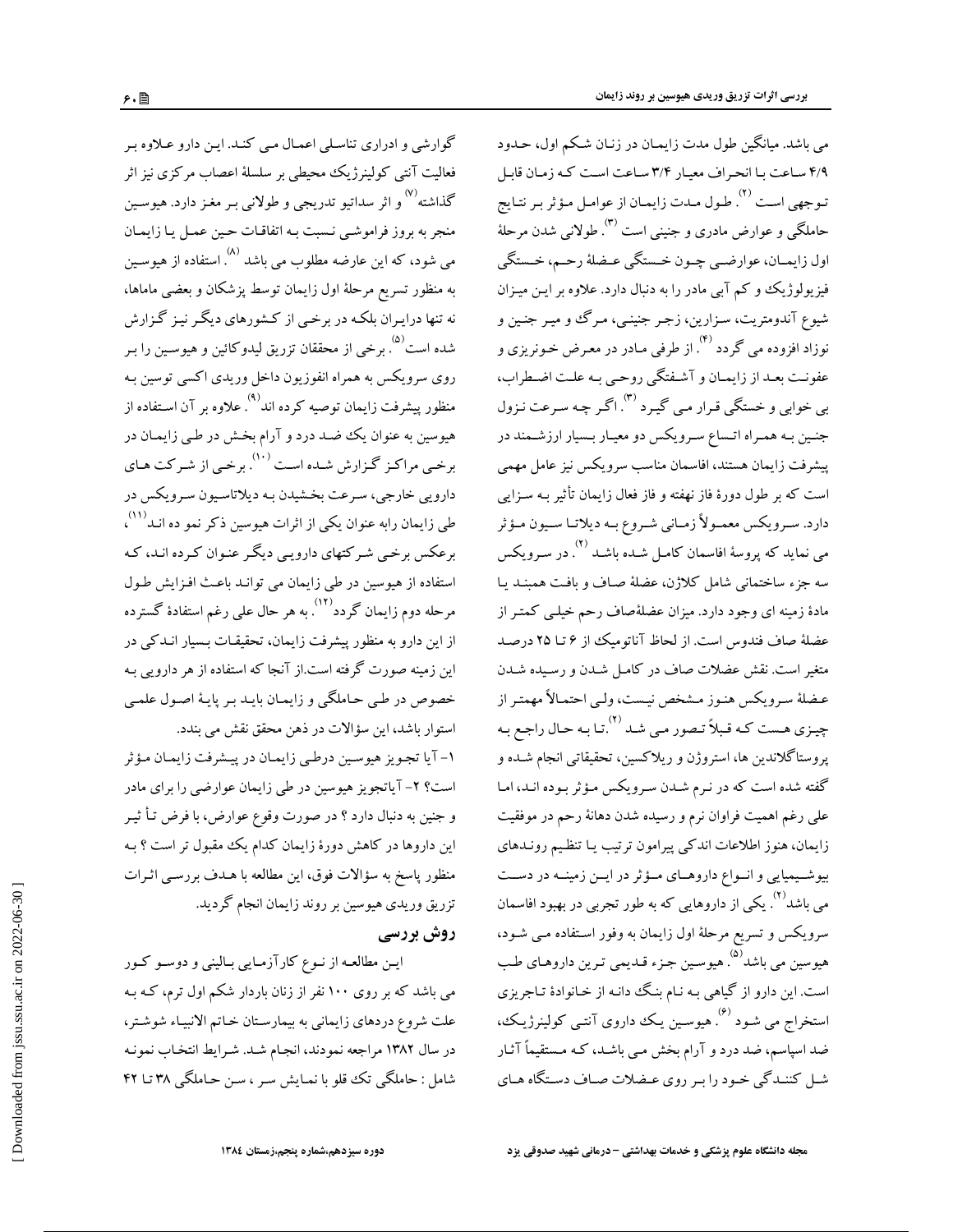هفته، پرده های جنینی سالم، و عدم مشکلات دوران بارداری بـود . جهت حذف عوامل مداخله گر ، افراد دچار تاکی کاردی ، هیپر تانسیون ، بیماری قلبی عروقی ، هیپوتیروئیـدی و افـرادی کـه در سیر زایمان آنها، بایـد از سـایر مـسکن هـا یـا اکـسی توسـین استفاده مـي شـد، از مطالعـه خـارج شـدند. نمونـه هـا بـر اسـاس معیار های انتخاب و حذف نمونـه، بـه صـورت مبتنـی بـر هـدف ، انتخاب شده و به طور تصادفی در دو گروه آزمـون و شـاهد قـرار گرفتنــد.بــه گــروه آزمــون ۲۰میلــی گــرم هیوســین، بــه میــزان ۱ میلی لیتر و به گروه شاهد نرمال سالین، به میـزان ۱ میلــی لیتـر ، در سرنگهای مشابه با کد های از پیش تعیین شده، به صورت تک دوز از طريق وريد، در شروع فاز فعال زايمان تزريق گرديد. تمامی افراد در گروه آزمون و شاهد در زمان تزریـق، دیلاتاسـیون ۴ سانتی متر و افاسمان ۳۰ تا ۵۰ درصد داشتند. آمنیوتومی برای هر دو گروه در همین دیلاتاسیون انجام شد. معاینـات واژینـال توسط یک نفر و به صورت دو سو کور انجام شد، به طـوری کـه فرد معاینه کننده از محتوی سرنگ ها در هنگـام تزریـق اطلاعـی نداشت. علایم حیاتی مادر و ضربان قلب جنین هر ۱۵ دقیقه كنترل مىي گرديـد. ضـمناً بيمـار هـر يـك سـاعت، تحـت معاينـهٔ واژینال از نظر دیلاتاسیون و افاسمان قرار گرفته و این معاینـات بـه طور دقیق ثبت می شد.کلیهٔ مشاهدات اعـم ازتغییـر ضـربان قلـب جنین ۰/۵ و ۱ ساعت پس از تزریق، میـانگـین تغییـر دیلاتاسـیون و افاسمان سرویکس ۱ و ۲ ساعت پس از تزریق، میانگین طـول فـاز فعال زايمان، ميانگين طول مرحلهٔدوم زايمـان، آپگاردقيقـهٔ اول و پـنجم نـوزادان در دو گـروه آزمـون ( تزريـق هيوسـين ) و شـاهد ( تزریق پلاسبو )، به طور دقیق ثبت گردید. ابزار گـرد آوری داده ها پرسشنامه و برگ ثبت مشاهدات بود. اطلاعات به دست آمـده یس از کد گذاری وارد کامپیوتر شدند و با استفاده از نـرم افـزار SPSS مورد تجزیه و تحلیل آمـاری قـرار گرفتنـد. جهـت آنـاليز داده هـا از آ مـار توصـيفي، آزمـون مجـذور كـاي و آزمـون T استفاده شد.

نتايج

نتایج تحقیق نشان داد کـه دو گـروه از نظـر سـن مـادر، سن حـاملگی، دیلاتاسـبون و افاسـمان اولیـه سـرویکس در زمـان

تزریق و وزن نوزادان مشابه بوده و یا اختلاف آنها از نظر آمـاری معنى دار نبود. یافته هـای جـدول ۱ نـشان مـی دهـد کـه اخـتلاف بـین دو گـروه آزمون ( تزریق هیوسین ) و شاهد ( تزریق پلاسبو) از نظر میـانگین

تغییسر دیلاتاسسیون سسرویکس ۱ سساعت پسس از تزریسق ( ۱/۳۴ سـانتيمتر در مقابـل ۱/۵۰ سـانتيمتر ) و ۲ سـاعت پــس از تزریق ( ۳/۰۸ سانتیمتر در مقابل ۱/۵۴ سانتیمتر) معنی دار می باشد  $(p < \cdot/\cdots)$ 

جدول ۱: میانگین و انحراف معیار تغییر دیلاتاسیون سرویکس ۱ و ۲ ساعت پس از تزریق در دو گروه آزمون و شاهد

| ۲ ساعت پس<br>ازتزريق                           | ۱ ساعت پس<br>ازتزريق                 | <b>شاخص (سانتيمتر )</b> |
|------------------------------------------------|--------------------------------------|-------------------------|
| $\mathbf{r}/\cdot\mathbf{A}\pm\cdot\mathbf{V}$ | $1/\mathsf{r}\mathsf{r} \pm 1/09$    | آزمون                   |
| $1/05 + 1/90$                                  | $\cdot$ /0 $\cdot$ $\pm$ $\cdot$ /91 | شاهد                    |

اطلاعـات جـدول ٢ نـشان مـي دهـد كـه ميـانگين تغييـر افاسـمان سرویکس ۱ ساعت پس از تزریق (۱۴/۶۰ درصد در مقابل ۵/۲۰ درصد) و۲ ساعت پس از تزریق ( ۳۴/۸۰ درصد درمقابل ۱۴/۶۰ درصد ) بین دو گروه آزمون و شاهد از نظر آماری معنبی دار می باشد ( p < · / · · · ).

جدول ۲: میانگین و انحراف معیار تغییر افاسمان سرویکس ۱ و ۲ ساعت پس از تزریق در دو گروه آزمون و شاهد

| <b>شاخص (درصد )</b><br>کو وه | ۱ ساعت پس<br>ازتزريق                   | ۲ ساعت پس<br>ازتزريق                                                         |
|------------------------------|----------------------------------------|------------------------------------------------------------------------------|
| ازمون                        | 14/6.±V/67                             | $\mathbf{r} \mathbf{r} / \mathbf{A} \cdot \pm \mathbf{A} / \cdot \mathbf{A}$ |
| شاهد                         | $\Delta$ / $\tau \cdot \pm \Delta$ /۴۴ | $\gamma$ $\gamma$ . $\pm$ $\gamma$ / $\gamma$                                |

نتایج جدول ۳ نـشان مـی دهـد کـه میـزان بـروز تـاکـی کـاردی و برادي كاردي ضربان قلب جنين ٠/٥ ساعت پس از تزريـق ، در ۲۴ درصد ( ۱۶ درصد تاکی کاردی و ۸ درصد برادی کاردی ) گروه آزمون و ۱۰ درصد ( ۸ درصد تاکی کاردی و ۲ درصد برادی کاردی ) گروه شاهد رخ داد ، اما این اختلاف از نظر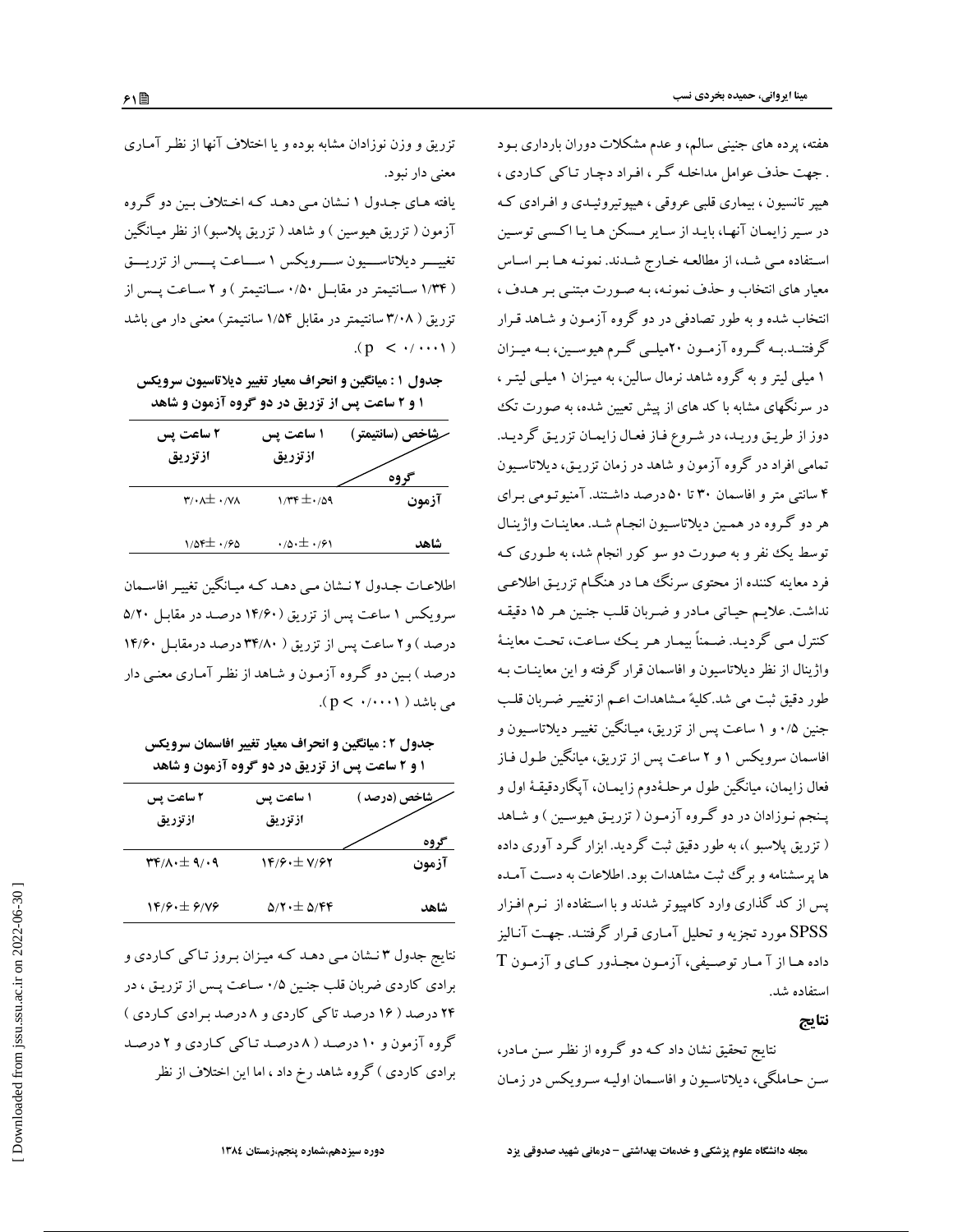آماری معنی دار نبود .

یافته های جدول ۴ نشان می دهد که بین میـانگین طـول فـاز فعـال زایمان ، در دو گروه آزمون و شاهد اخـتلاف معنـی داری از نظـر آمساری وجسود دارد ( ۱۶۶/۵۶ دقیقسه در مقابسل ۲۵۵/۹۸  $(p < \cdot / \cdot \cdot \cdot)$  دقیقه، ۱

جدول ۳ : توزیع فراوانی و درصد واحد های پژوهش بر حسب تغییرات ضربان قلب جنین نیم ساعت پس از تزریق در دو گروه آزمون و شاهد

|              | شاهد |            | آزمون<br>گډوه |                             |
|--------------|------|------------|---------------|-----------------------------|
| در صد        |      | درصد تعداد | تعداد         | فر اوانی<br>تعداد ضربان قلر |
| $\gamma$ . Y |      | 7.1        | ۴             |                             |
| 7.9.         | ۴۵   | 7.99       | ۳۸            | ۱۲۰                         |
| – 7. ∧       | ۴    | 7.19       | ٨             | ↘                           |
| $\cdots$     | ۵۰   | ۱۰۰        | ۵۰            | تعداد کا                    |

همچنین اخـتلاف میـانگین مرحلـهٔ دوم زایمـان نیـز، در دو گـروه آزمون و شاهد معنے دار بود ( ۲۸/۵۷ دقیقـه در مقابـل ۴۷/۶۲  $(p < \cdot/\cdot \cdot)$ دقىقە،

## جدول ٤ : میانگین و انحراف معیارطول فاز فعال و مرحلهٔ دوم زایمان در دو گروه آزمون و شاهد

| طول مرحلة<br>دوم زايمان                       | طول فاز<br>فعال زايمان | ِشا خص( دقيقه )<br>گروه |
|-----------------------------------------------|------------------------|-------------------------|
| $Y\Lambda/\Delta V \pm \frac{\rho}{\Delta V}$ | 199/09±11/10           | آزمون                   |
| $fV/fY \pm 11/19$                             | 100/91±10/11           | شاهد                    |
| ء 7 ھئ<br>. 2.                                | $\sim$ $\sim$          |                         |

داده های جدول ۵ نشان مـی دهـد کـه بـین میـانگین نمـرهٔ آپگـار دقیقه اول و پنجم نوزادان، در دو گروه آزمـون و شـاهد اخـتلاف معنی داری از نظر آماری وجود ندارد .

جدول ٥ : ميانگين و انحراف معيارنمرة آپگار دقيقة اول و پنجم نوزادان در دو گروه آزمون و شاهد

|       | نمره آيگار<br>گروه                               | نمرة آيگار      |
|-------|--------------------------------------------------|-----------------|
| شاخص  | دقيقة اول                                        | دقيقة ينجم      |
| آزمون | $\lambda$ / $\epsilon$ $\pm$ $\cdot$ / $\lambda$ | $9/77 \pm 1/07$ |
| شاهد  | $\lambda/\Upsilon f \pm \cdot 199$               | $9/79 \pm 1/9$  |

مجله دانشگاه علوم پزشکی و خدمات بهداشتی - درمانی شهید صدوقی یزد

## بحث و نتیجه گیری

با توجه به نتایج به دست آمده در این مطالعه، به نظر می رسـد کـه هیوسین اثر خوبی در پیشرفت زایمان داشته باشـد. هیوسـین یـک داروی آنتی کولینرژیک است کـه مـستقیمأ آثـار شـل کننـدگی خود را بر روی عضلات صـاف اعمـال مـی کنـد <sup>(۷)</sup>. انقباضات خود به خـودي رحـم تـأثيري نـدارد° . در مطالعـهٔ مـا هيوسـين توانـسته اسـت سـير ييــشرفت ديلاتاسـيون و افاســمان سرویکس را به طور معنبی داری نـسبت بـه گـروه شـاهد افـزایش دهد. از آنجا که میزان عضله صـاف دهانـه رحـم، خیلـی کمتـر از عضله صاف فوندوس است<sup>(۲)</sup>، به نظر مبی رسـد، کـه بـا تـأثیر بـر عضلات صاف سرويكس در بهبود افاسمان مؤثر باشد. يافته هـاي ما در این تحقیق با ادعای برخی از شرکتهای دارویی مبنی بر تأثیر هیوسین بر سرعت بخشیدن بـه دیلاتاسـیون سـرویکس در طـي زايمان مطابقت دارد (۱۱)

گفته شده ترس از زایمـان، درد و مـسائل روحـی روانـی ناشـی از وضع حمـل، بـه ويـژه در زنـان شـكم اول باعـث ترشـح بيـشتر اپی نفرین می شود، که خود می تواند موجب کـاهش انقباضـات رحمـي و طـولاني شـدن زايمـان گـردد ۱۴<sup>۰)</sup>. از طرفـي هيوسـين دارویی است که علاوه بر فعالیت آنتبی کولینرژیک محیطبی بـر سلسله اعصاب مرکزی نیز تأثیر می گذارد و اثر سـداتیو تـدریجی و طولانی بر مغزدارد، و به همین دلیل منجر به فراموشی نـسبت بـه اتفاقات حین عمل یا زایمان مبی شـود کـه ایـن عارضـه، مطلـوب مي باشد<sup>(۸)</sup> بنابراين به نظر مي رسد كـه ايـن ويژگــي هيوسـين نيـز بتواند از طريق كاهش اضطراب، باعث كاهش طول مدت زايمـان گردد. ضمناً طول مرحله دوم زایمان نیز به طور قابل توجهی کوتاه گردیده، که به نظر می رسد، کاهش احتمال خستگی رحم در نتیجه کوتاه بودن مرحله اول زایمان دلیل مـوجهی بـرای آن ىاشد.

هیوسین از جفت عبـور مـي كنـد. تزريـق وريـدي آن در حـين بارداری، خصوصاً نزدیک به ترم ممکن است سبب تاکی کاردی جنین شود<sup>(۱۵)</sup>. به اعتقاد برخی محققان، هیوسین در بعـضی مـوارد ممکن است علاوه برتاکی کاردی باعث کاهش ضربان ضربه بـه ضربه و حتی برادیکاردی در جنین گردد <sup>(۱۶،۱۷،۱۸)</sup> گفته می شـود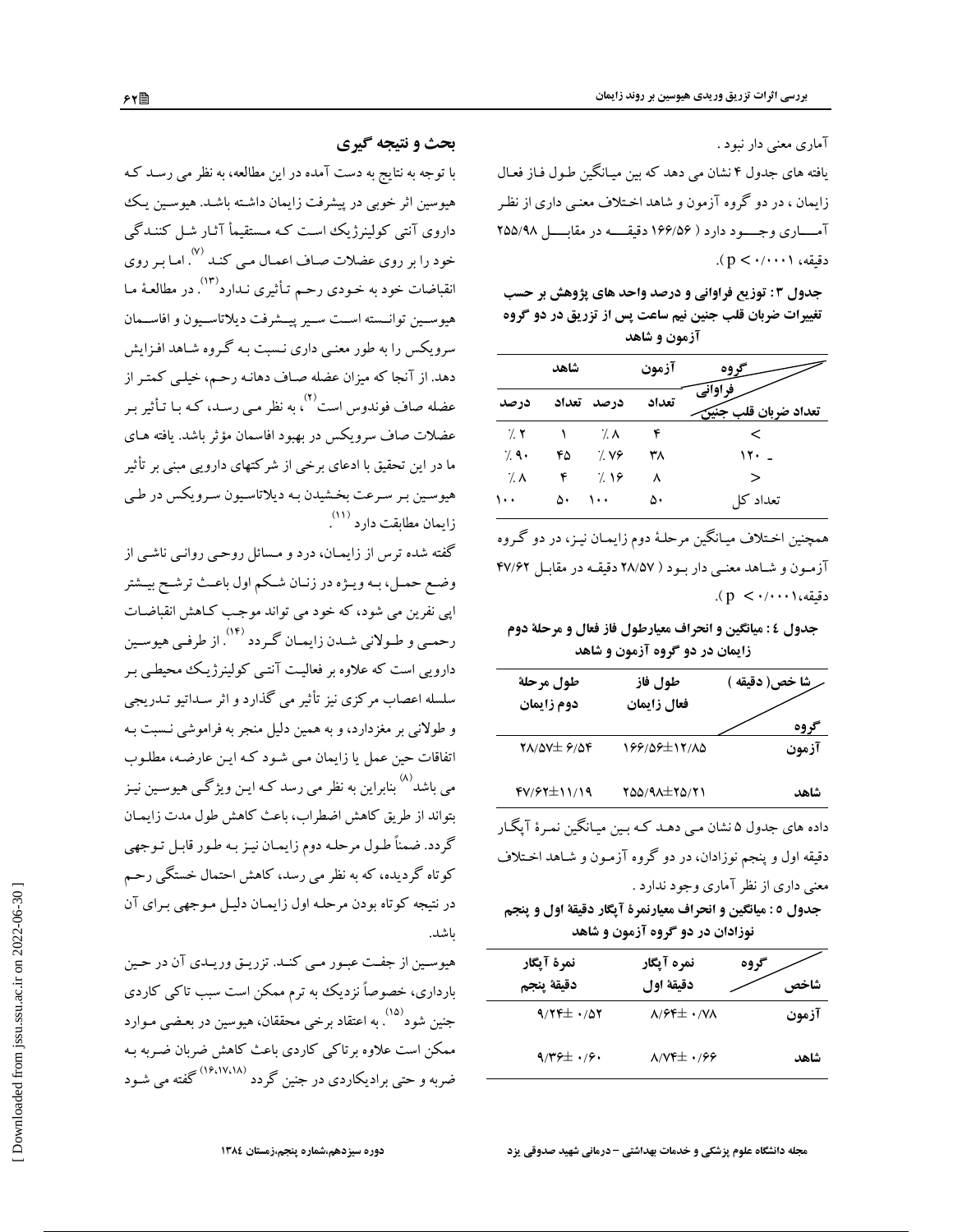که تأثیر هیوسین بر تعداد ضربان قلب، بسته به دوز تجویزی دارو، متفاوت است <sup>(۱۹)</sup>. هیوسـین بـا دوز ۰/۲۵ میلـی گـرم بـه ازای هـر کیلو گرم وزن بدن، برای بی دردی و با میزان ۱ میلی گرم به ازای هر کيلو گرم وزن بدن، جهت القاي بيهوشي بـراي عمـل سـزارين به کار می رود ولی در هیچکدام از دو میزان گفته شـده اثـری بـر جريان خون جفت، جريان خون رحم و قـدرت عـضلات رحـم و اثرات ناخواسته روی جنین ندارد، ولی با میزان های بیشتر از یک میلی گرم به ازای هر کیلوگرم وزن بدن، می تواند باعث کـاهش درجه آیگار و شلم عضلات نوزاد گردد <sup>(۲۰)</sup>. ما در مطالعهٔخود، .<br>تغییرات ضربان قلب مادر و جنین را نیم و ۱ ساعت پس از تزریـق هیوسین و یلاسبو در دو گروه آزمون و شاهد ثبت نمـودیم. اگـر چه میزان بروز برادی کاردی و تاکبی کباردی جنینبی ۰/۵ ساعت پس از تزریق، در گروه آزمون ۲/۵ برابرگروه شاهد رخ داد، اما

منابع

Baltimore, Mosby year Book . 13 th ed.1998.

8- Katzung B G. Basic and Clinical Pharmacology, 5th ed. 1992.

این تفاوت از نظر آماری معنی دار نبود. ضمناً تغییـرات بـه وجـود

آمده در ضربان قلب جنین به دنبال تزریـق هیوسـین بـه مـادر ، در

اکثر جنین ها ۱ ساعت پس از تزریق، به طورخود به خود برطرف

گردید. یافته های ما در این مطالعه نـشان داد کـه تغییـرات ایجـاد شده در ضربان قلب جنین به دنبال تجویز ۲۰ میلـی گـرم هیوسـین

به صورت تک دوز گذرا بوده و هیچ تأثیری در نمرهٔ آپگار دقیقهٔ

اول و پنجم نوزادان در مقایسه با گروه شاهد ایجـاد نمـی کنـد. از

محـدوديت هـاي ايـن مطالعـه مـي تـوان بـه عـدم يـايش مـداوم

الکترونیکی جنین اشاره نمـود. بـا توجـه بـه یافتـه هـای حاصـل از

مطالعه به نظر مے رسد، که هیوسین پتواند به عنبوان دارویے مؤثر در بیماران با عدم پیشرفت زایمان مورد استفاده قرار گیرد، اما قبل

از آن، مطالعات بالینی بیشتری، با ابزار دقیق، لازم است تـا ایمنـی

استفاده از این دارو را برروی جنین به اثبات رساند.

- 9- Zhonghua Hu Li Za Zhi . Combined Methods for Planning Labor: Injections of Lidocaine and Scopolamine at the Cervix, Induced Rupture of Fetal Membranes and IntravenousIinjection of Oxytocin,. 1991 Jun; 26(6): 253-4.
- 10- Madi B C. Effects of Female Relative Support in Labor: A Randomized Controlled Traial . Birth. 1999 March; 26 (1) : 4.
- 11- http: // www. sopharma.com. Hyoscine Butylbromide (Buscolysin); An Service Bulgarian Pharmaceutical Group Ltd. 2001.
- 12- Health Answers Australia: Drag Finder. July 7 2003.
- ۱– سـیمین تعـاون. *زایمــان در منــزل* ، مجلــه پزشــک پــنج ســتاره ، شمارهٔ ۶، سال دوم، دی ماه ۱۳۷۹ .
- ۲– کانینگهام و همکاران. *بارداری و زایمان ویلیـامز* ، ترجمـه دکتـر بهرام قاضی جهانی و همکاران ، انتشارات گلبان ، سال ۱۳۸۰
- 3- Beischer; N. Mackay, E.V;Obstetrics and Newborn. 3 rd Ed. Saundres co. 1995.
- 4- Willson J. R. Carrinytone. Obstetric and Gynecology. 10 th Edition. Mosby year book. London . 1991.
- 5- E- DRUG: Use of Hyoscine to Promote the First Stage of Labour. USA.Healthnet.org. 10 Feb 1998.
- ۶– دکتر علی زرگری . *گیاه<i>ان دارویـی* **،** جلـد چهـارم ، انتـشارات دانشگاه تهران ، چاپ پنجم ، سال ۱۳۷۲.

7- Clark Wesley . Goth's Medical Pharmacology.

دوره سيزدهم،شماره ينجم،زمستان ١٣٨٤